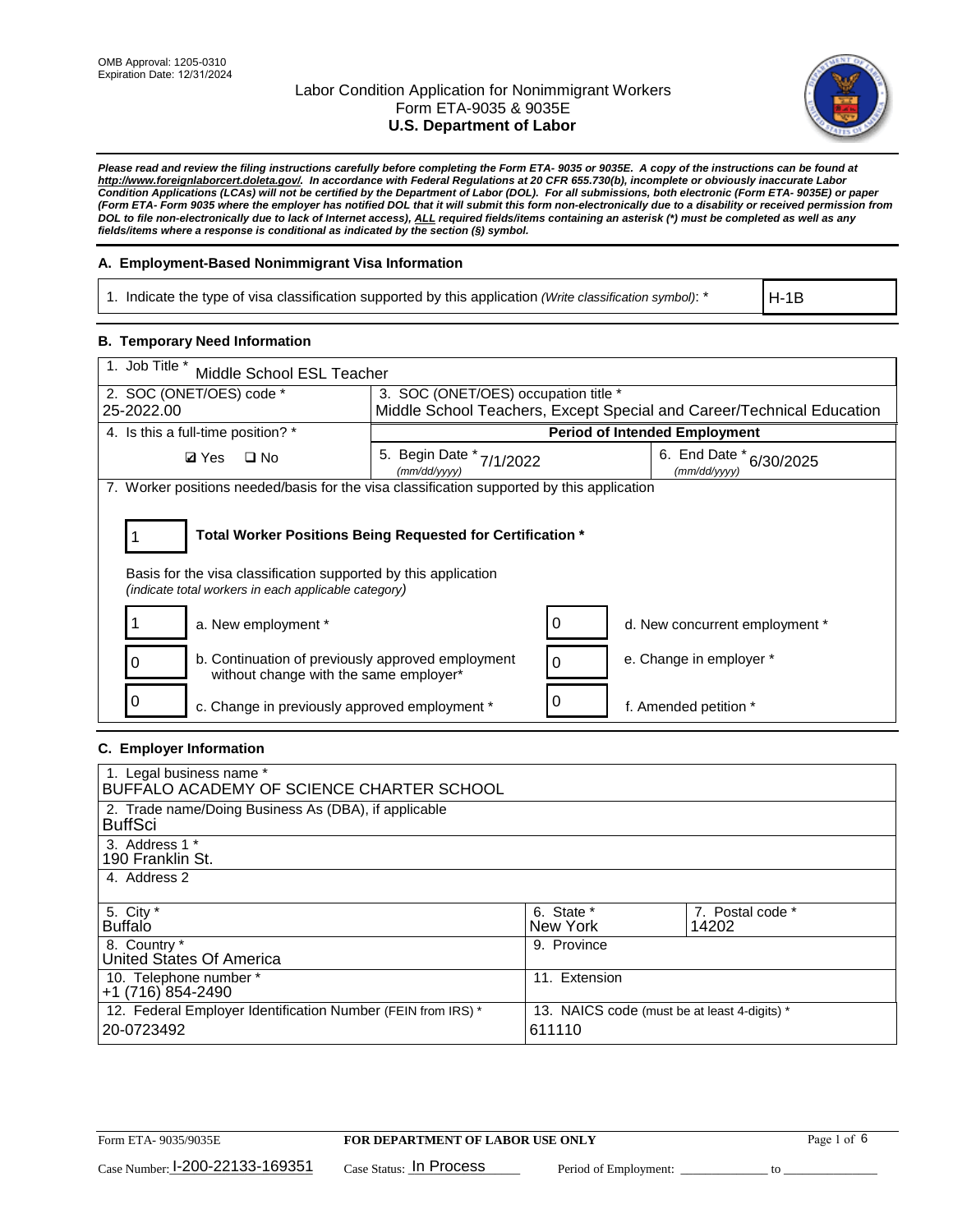

### **D. Employer Point of Contact Information**

**Important Note**: The information contained in this Section must be that of an employee of the employer who is authorized to act on behalf of the employer in labor certification matters. The information in this Section must be different from the agent or attorney information listed in Section E, unless the attorney is an employee of the employer.

| 1. Contact's last (family) name *                     | 2. First (given) name * |                        | 3. Middle name(s)         |
|-------------------------------------------------------|-------------------------|------------------------|---------------------------|
| Polat                                                 | Joseph                  |                        | В.                        |
| 4. Contact's job title *<br><b>Executive Director</b> |                         |                        |                           |
| 5. Address 1 *<br>335 Doat Street                     |                         |                        |                           |
| 6. Address 2                                          |                         |                        |                           |
| 7. City $*$<br><b>Buffalo</b>                         |                         | 8. State *<br>New York | 9. Postal code *<br>14211 |
| 10. Country *<br>United States Of America             |                         | 11. Province           |                           |
| 12. Telephone number *                                | 13. Extension           | 14. E-Mail address     |                           |
| +1 (716) 854-2490                                     | 1111                    | polat@buffsci.org      |                           |

## **E. Attorney or Agent Information (If applicable)**

**Important Note**: The employer authorizes the attorney or agent identified in this section to act on its behalf in connection with the filing of this application.

| 1. Is the employer represented by an attorney or agent in the filing of this application? *<br>If "Yes," complete the remainder of Section E below. | <b>Ø</b> Yes<br>$\square$ No              |                    |                              |                   |  |  |
|-----------------------------------------------------------------------------------------------------------------------------------------------------|-------------------------------------------|--------------------|------------------------------|-------------------|--|--|
| 3. First (given) name §<br>2. Attorney or Agent's last (family) name §                                                                              |                                           |                    |                              | 4. Middle name(s) |  |  |
| Grael Jr.                                                                                                                                           | Marcos                                    |                    | Aurelio                      |                   |  |  |
| 5. Address 1 §<br>One Commerce Plaza                                                                                                                |                                           |                    |                              |                   |  |  |
| 6. Address 2<br><b>Suite 1900</b>                                                                                                                   |                                           |                    |                              |                   |  |  |
| 7. City §<br>8. State §<br>9. Postal code §<br>Albany<br>New York<br>12260                                                                          |                                           |                    |                              |                   |  |  |
| 10. Country §<br>United States Of America                                                                                                           |                                           | 11. Province       |                              |                   |  |  |
| 12. Telephone number §                                                                                                                              | 13. Extension                             | 14. E-Mail address |                              |                   |  |  |
| +1 (518) 487-7600                                                                                                                                   |                                           |                    | immigration@woh.com          |                   |  |  |
| 15. Law firm/Business name §                                                                                                                        |                                           |                    | 16. Law firm/Business FEIN § |                   |  |  |
| Whiteman Osterman & Hanna LLP<br>14-1564599                                                                                                         |                                           |                    |                              |                   |  |  |
| 18. State of highest court where attorney is in good<br>17. State Bar number (only if attorney) §                                                   |                                           |                    |                              |                   |  |  |
| 5839766                                                                                                                                             | standing (only if attorney) §<br>New York |                    |                              |                   |  |  |
| 19. Name of the highest State court where attorney is in good standing (only if attorney) §                                                         |                                           |                    |                              |                   |  |  |
| Third Department                                                                                                                                    |                                           |                    |                              |                   |  |  |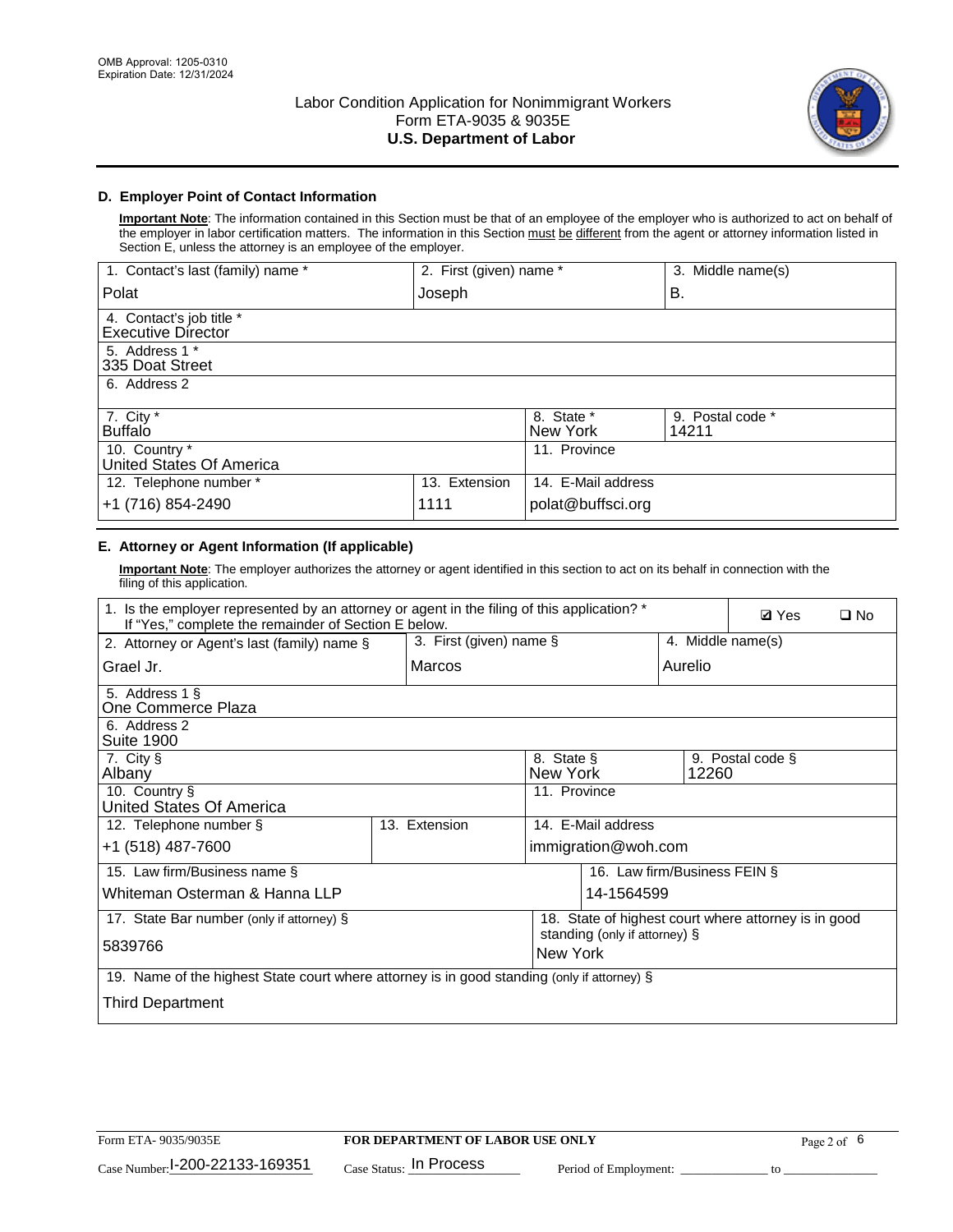

#### **F. Employment and Wage Information**

**Important Note**: The employer must define the intended place(s) of employment with as much geographic specificity as possible. Each intended place(s) of employment listed below must be the worksite or physical location where the work will actually be performed and cannot be a P.O. Box. The employer must identify all intended places of employment, including those of short duration, on the LCA. 20 CFR 655.730(c)(5). If the employer is submitting this form non-electronically and the work is expected to be performed in more than one location, an attachment must be submitted in order to complete this section. An employer has the option to use either a single Form ETA-9035/9035E or multiple forms to disclose all intended places of employment. If the employer has more than ten (10) intended places of employment at the time of filing this application, the employer must file as many additional LCAs as are necessary to list all intended places of employment. See the form instructions for further information about identifying all intended places of employment.

#### a.*Place of Employment Information* 1

| 2. Indicate whether the worker(s) subject to this LCA will be placed with a secondary entity at this<br>$\Box$ Yes<br><b>Z</b> No<br>place of employment. *<br>3. If "Yes" to question 2, provide the legal business name of the secondary entity. §<br>4. Address 1 *<br>100 Poplar Avenue<br>5. Address 2 |  |  |  |  |  |  |  |
|-------------------------------------------------------------------------------------------------------------------------------------------------------------------------------------------------------------------------------------------------------------------------------------------------------------|--|--|--|--|--|--|--|
|                                                                                                                                                                                                                                                                                                             |  |  |  |  |  |  |  |
|                                                                                                                                                                                                                                                                                                             |  |  |  |  |  |  |  |
|                                                                                                                                                                                                                                                                                                             |  |  |  |  |  |  |  |
|                                                                                                                                                                                                                                                                                                             |  |  |  |  |  |  |  |
|                                                                                                                                                                                                                                                                                                             |  |  |  |  |  |  |  |
| 6. City $*$<br>7. County *<br>Erie<br><b>Buffalo</b>                                                                                                                                                                                                                                                        |  |  |  |  |  |  |  |
| 8. State/District/Territory *<br>9. Postal code *                                                                                                                                                                                                                                                           |  |  |  |  |  |  |  |
| <b>New York</b><br>14211                                                                                                                                                                                                                                                                                    |  |  |  |  |  |  |  |
| 10. Wage Rate Paid to Nonimmigrant Workers *<br>10a. Per: (Choose only one)*                                                                                                                                                                                                                                |  |  |  |  |  |  |  |
| □ Hour □ Week □ Bi-Weekly □ Month ☑ Year<br>From $\$$ 49050 00<br>To: $\mathcal{S}$                                                                                                                                                                                                                         |  |  |  |  |  |  |  |
| 11. Prevailing Wage Rate *<br>11a. Per: (Choose only one)*                                                                                                                                                                                                                                                  |  |  |  |  |  |  |  |
| □ Hour □ Week □ Bi-Weekly □ Month ☑ Year<br>49050 00<br>$\mathcal{S}$                                                                                                                                                                                                                                       |  |  |  |  |  |  |  |
| Questions 12-14. Identify the source used for the prevailing wage (PW) (check and fully complete only one): *                                                                                                                                                                                               |  |  |  |  |  |  |  |
| a. PWD tracking number §<br>12.<br>A Prevailing Wage Determination (PWD) issued by the Department of Labor                                                                                                                                                                                                  |  |  |  |  |  |  |  |
| 13.<br>A PW obtained independently from the Occupational Employment Statistics (OES) Program<br>$\mathbf v$                                                                                                                                                                                                 |  |  |  |  |  |  |  |
| a. Wage Level (check one): §<br>b. Source Year §                                                                                                                                                                                                                                                            |  |  |  |  |  |  |  |
| 7/1/2021 - 6/30/2022<br>☑ ⊧<br>□⊪<br>$\Box$ IV<br>□Ⅲ<br>$\Box$ N/A                                                                                                                                                                                                                                          |  |  |  |  |  |  |  |
| 14.<br>A PW obtained using another legitimate source (other than OES) or an independent authoritative source                                                                                                                                                                                                |  |  |  |  |  |  |  |
| a. Source Type (check one): §<br>b. Source Year §                                                                                                                                                                                                                                                           |  |  |  |  |  |  |  |
| $\Box$ CBA<br>$\Box$ DBA<br>$\square$ SCA<br>Other/ PW Survey                                                                                                                                                                                                                                               |  |  |  |  |  |  |  |
| c. If responded "Other/ PW Survey" in question 14.a, enter the name of the survey producer or publisher §                                                                                                                                                                                                   |  |  |  |  |  |  |  |
|                                                                                                                                                                                                                                                                                                             |  |  |  |  |  |  |  |
|                                                                                                                                                                                                                                                                                                             |  |  |  |  |  |  |  |
| d. If responded "Other/ PW Survey" in question 14.a, enter the title or name of the PW survey §                                                                                                                                                                                                             |  |  |  |  |  |  |  |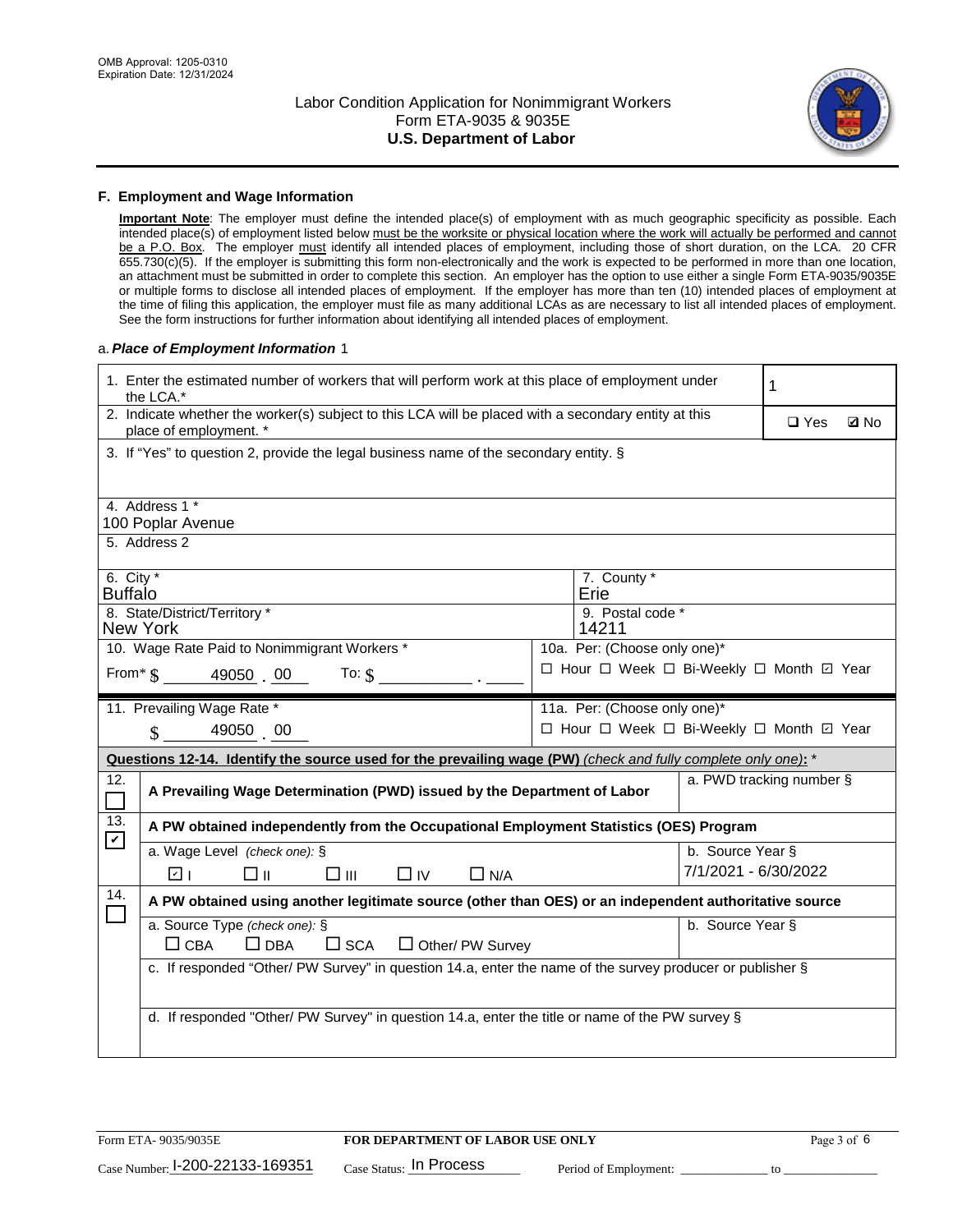

## **G. Employer Labor Condition Statements**

! *Important Note:* In order for your application to be processed, you MUST read Section G of the Form ETA-9035CP - General Instructions for the 9035 & 9035E under the heading "Employer Labor Condition Statements" and agree to all four (4) labor condition statements summarized below:

- (1) **Wages:** The employer shall pay nonimmigrant workers at least the prevailing wage or the employer's actual wage, whichever is higher, and pay for non-productive time. The employer shall offer nonimmigrant workers benefits and eligibility for benefits provided as compensation for services on the same basis as the employer offers to U.S. workers. The employer shall not make deductions to recoup a business expense(s) of the employer including attorney fees and other costs connected to the performance of H-1B, H-1B1, or E-3 program functions which are required to be performed by the employer. This includes expenses related to the preparation and filing of this LCA and related visa petition information. 20 CFR 655.731;
- (2) **Working Conditions:** The employer shall provide working conditions for nonimmigrants which will not adversely affect the working conditions of workers similarly employed. The employer's obligation regarding working conditions shall extend for the duration of the validity period of the certified LCA or the period during which the worker(s) working pursuant to this LCA is employed by the employer, whichever is longer. 20 CFR 655.732;
- (3) **Strike, Lockout, or Work Stoppage:** At the time of filing this LCA, the employer is not involved in a strike, lockout, or work stoppage in the course of a labor dispute in the occupational classification in the area(s) of intended employment. The employer will notify the Department of Labor within 3 days of the occurrence of a strike or lockout in the occupation, and in that event the LCA will not be used to support a petition filing with the U.S. Citizenship and Immigration Services (USCIS) until the DOL Employment and Training Administration (ETA) determines that the strike or lockout has ended. 20 CFR 655.733; and
- (4) **Notice:** Notice of the LCA filing was provided no more than 30 days before the filing of this LCA or will be provided on the day this LCA is filed to the bargaining representative in the occupation and area of intended employment, or if there is no bargaining representative, to workers in the occupation at the place(s) of employment either by electronic or physical posting. This notice was or will be posted for a total period of 10 days, except that if employees are provided individual direct notice by e-mail, notification need only be given once. A copy of the notice documentation will be maintained in the employer's public access file. A copy of this LCA will be provided to each nonimmigrant worker employed pursuant to the LCA. The employer shall, no later than the date the worker(s) report to work at the place(s) of employment, provide a signed copy of the certified LCA to the worker(s) working pursuant to this LCA. 20 CFR 655.734.

1. **I have read and agree to** Labor Condition Statements 1, 2, 3, and 4 above and as fully explained in Section G of the Form ETA-9035CP – General Instructions for the 9035 & 9035E and the Department's regulations at 20 CFR 655 Subpart H. \*

**Ø**Yes ロNo

### **H. Additional Employer Labor Condition Statements –H-1B Employers ONLY**

!**Important Note***:* In order for your H-1B application to be processed, you MUST read Section H – Subsection 1 of the Form ETA 9035CP – General Instructions for the 9035 & 9035E under the heading "Additional Employer Labor Condition Statements" and answer the questions below.

#### *a. Subsection 1*

| 1. At the time of filing this LCA, is the employer H-1B dependent? §                                                                                                                                                                                                 |            |      | ⊡ No       |  |
|----------------------------------------------------------------------------------------------------------------------------------------------------------------------------------------------------------------------------------------------------------------------|------------|------|------------|--|
| 2. At the time of filing this LCA, is the employer a willful violator? $\S$                                                                                                                                                                                          |            |      | ⊡ No       |  |
| 3. If "Yes" is marked in questions H.1 and/or H.2, you must answer "Yes" or "No" regarding<br>whether the employer will use this application ONLY to support H-1B petitions or extensions of<br>status for exempt H-1B nonimmigrant workers? §                       |            |      | ∩ No       |  |
| 4. If "Yes" is marked in question H.3, identify the statutory basis for the<br>$\Box$ \$60,000 or higher annual wage<br>exemption of the H-1B nonimmigrant workers associated with this<br>□ Master's Degree or higher in related specialty<br>$\Box$ Both<br>LCA. § |            |      |            |  |
| H-1B Dependent or Willful Violator Employers -Master's Degree or Higher Exemptions ONLY                                                                                                                                                                              |            |      |            |  |
| 5. Indicate whether a completed Appendix A is attached to this LCA covering any H-1B<br>nonimmigrant worker for whom the statutory exemption will be based <b>ONLY</b> on attainment of a<br>Master's Degree or higher in related specialty. §                       | $\Box$ Yes | ⊡ No | $\Box$ N/A |  |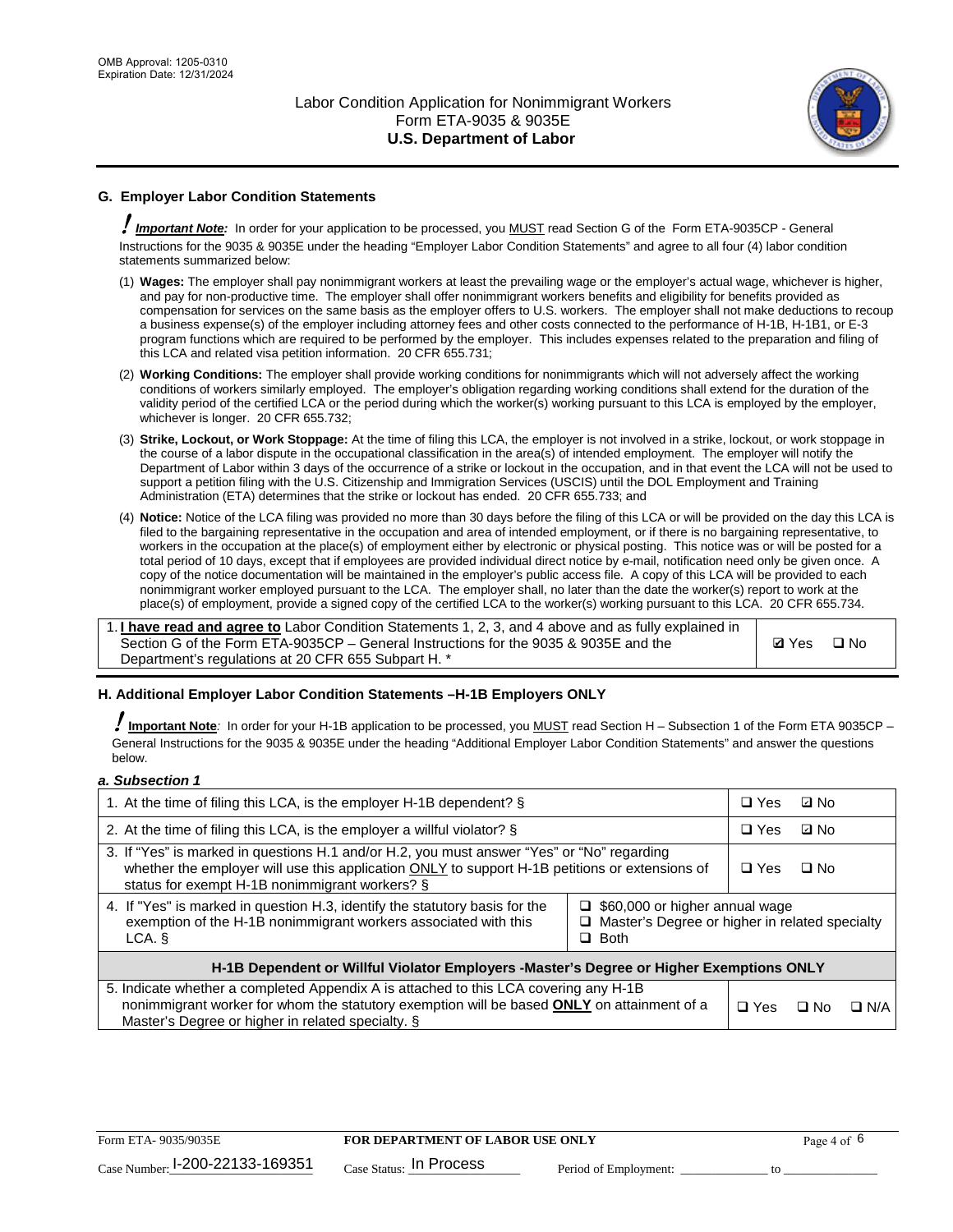

**If you marked "Yes" to questions H.a.1 (H-1B dependent) and/or H.a.2 (H-1B willful violator) and "No" to question H.a.3 (exempt H-1B nonimmigrant workers), you MUST read Section H – Subsection 2 of the Form ETA 9035CP – General Instructions for the 9035 & 9035E under the heading "Additional Employer Labor Condition Statements" and indicate your agreement to all three (3) additional statements summarized below.**

#### *b. Subsection 2*

- A. **Displacement:** An H-1B dependent or willful violator employer is prohibited from displacing a U.S. worker in its own workforce within the period beginning 90 days before and ending 90 days after the date of filing of the visa petition. 20 CFR 655.738(c);
- B. **Secondary Displacement:** An H-1B dependent or willful violator employer is prohibited from placing an H-1B nonimmigrant worker(s) with another/secondary employer where there are indicia of an employment relationship between the nonimmigrant worker(s) and that other/secondary employer (thus possibly affecting the jobs of U.S. workers employed by that other employer), unless and until the employer subject to this LCA makes the inquiries and/or receives the information set forth in 20 CFR 655.738(d)(5) concerning that other/secondary employer's displacement of similarly employed U.S. workers in its workforce within the period beginning 90 days before and ending 90 days after the date of such placement. 20 CFR 655.738(d). Even if the required inquiry of the secondary employer is made, the H-1B dependent or willful violator employer will be subject to a finding of a violation of the secondary displacement prohibition if the secondary employer, in fact, displaces any U.S. worker(s) during the applicable time period; and
- C. **Recruitment and Hiring:** Prior to filing this LCA or any petition or request for extension of status for nonimmigrant worker(s) supported by this LCA, the H-1B dependent or willful violator employer must take good faith steps to recruit U.S. workers for the job(s) using procedures that meet industry-wide standards and offer compensation that is at least as great as the required wage to be paid to the nonimmigrant worker(s) pursuant to 20 CFR 655.731(a). The employer must offer the job(s) to any U.S. worker who applies and is equally or better qualified for the job than the nonimmigrant worker. 20 CFR 655.739.

| 6. I have read and agree to Additional Employer Labor Condition Statements A, B, and C above and |         |           |
|--------------------------------------------------------------------------------------------------|---------|-----------|
| as fully explained in Section H – Subsections 1 and 2 of the Form ETA 9035CP – General           | l □ Yes | $\Box$ No |
| Instructions for the 9035 & 9035E and the Department's regulations at 20 CFR 655 Subpart H. §    |         |           |

### **I. Public Disclosure Information**

! **Important Note***:* You must select one or both of the options listed in this Section.

| 1. Public disclosure information in the United States will be kept at: * |  |  |  |  |  |  |  |
|--------------------------------------------------------------------------|--|--|--|--|--|--|--|
|--------------------------------------------------------------------------|--|--|--|--|--|--|--|

**sqrt** Employer's principal place of business □ Place of employment

### **J. Notice of Obligations**

A. Upon receipt of the certified LCA, the employer must take the following actions:

- o Print and sign a hard copy of the LCA if filing electronically (20 CFR 655.730(c)(3));<br>
Maintain the original signed and certified LCA in the employer's files (20 CFR 655.7
- Maintain the original signed and certified LCA in the employer's files (20 CFR 655.705(c)(2); 20 CFR 655.730(c)(3); and 20 CFR 655.760); and
- o Make a copy of the LCA, as well as necessary supporting documentation required by the Department of Labor regulations, available for public examination in a public access file at the employer's principal place of business in the U.S. or at the place of employment within one working day after the date on which the LCA is filed with the Department of Labor (20 CFR 655.705(c)(2) and 20 CFR 655.760).
- B. The employer must develop sufficient documentation to meet its burden of proof with respect to the validity of the statements made in its LCA and the accuracy of information provided, in the event that such statement or information is challenged (20 CFR 655.705(c)(5) and 20 CFR 655.700(d)(4)(iv)).
- C. The employer must make this LCA, supporting documentation, and other records available to officials of the Department of Labor upon request during any investigation under the Immigration and Nationality Act (20 CFR 655.760 and 20 CFR Subpart I).

*I declare under penalty of perjury that I have read and reviewed this application and that to the best of my knowledge, the*  information contained therein is true and accurate. I understand that to knowingly furnish materially false information in the *preparation of this form and any supplement thereto or to aid, abet, or counsel another to do so is a federal offense punishable by fines, imprisonment, or both (18 U.S.C. 2, 1001,1546,1621).*

| 1. Last (family) name of hiring or designated official * <br><b>Polat</b> | 2. First (given) name of hiring or designated official $*$ 3. Middle initial §<br>Joseph |                  | ΈВ. |
|---------------------------------------------------------------------------|------------------------------------------------------------------------------------------|------------------|-----|
| 4. Hiring or designated official title *<br><b>Executive Director</b>     |                                                                                          |                  |     |
| 5. Signature *                                                            |                                                                                          | 6. Date signed * |     |